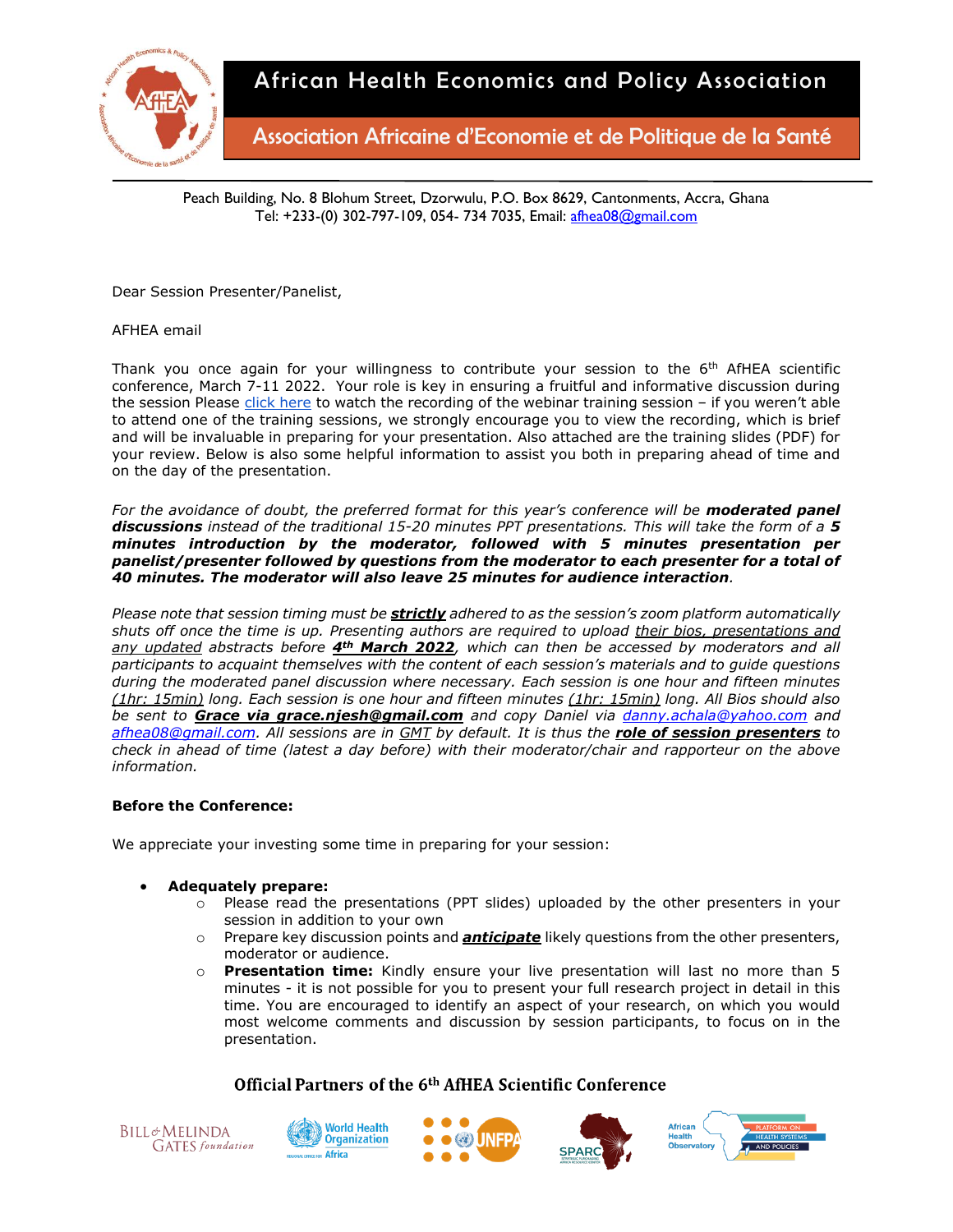- o **Separate (Summary) Slides for Presentation:** A day ahead of the session, kindly ensure that you provide the moderator and rapporteur with an abbreviated version of *no more than 4 slides* derived from the pre-uploaded detailed presentation for your *5 minute live presentation*. The slides should therefore provide a very brief overview of your project and a more detailed presentation on a particularly interesting aspect of their research.
- o **Font size and colour:** In preparing your slides, please ensure that they are written in a font and color that are easier to read for those with dyslexia or other reading/learning difficulties. Please ensure a sufficiently large font size and font color contrast with the background, to help people with visual impairments.
- **Promoting active engagement:** 
	- o To ensure a lively exchange and discussion, please make time before the session to *view the pre-uploaded detailed presentations by other presenters in your session* and think about how you might contribute to the discussion of their work. You should ideally allow a day or at least an hour or two before the conference to engage with this material. Engagement between presenters will be valuable in promoting discussion in the session.
		- You can find the PPT slides on the conference platform [here](https://afhea.confex.com/afhea/2022/meetingapp.cgi/Home/0) by searching for your session and then clicking on each individual presentation
- **Reach out to the moderator and rapporteur:**
	- $\circ$  Connect with your session moderator / chair: This is to ensure they know how to contact you on the day of your session in case anything may arise.
	- o Kindly **email the moderator and rapporteur** in your session several days before the session, providing them with the documents uploaded (Bios, updated abstracts (if any) and presentations uploaded to the link: [Speakers Corner\)](Speakers%20Corner:%20https:/afhea.confex.com/afhea/2022/abstractsen/extra/index.cgi?EntryType=Paper&username=1626&password=*cookie) as well as asking if there are specific issues, you would like them to focus on in facilitating the discussion (e.g. a particular methodological challenge you faced; unexpected empirical findings on which you would appreciate participant feedback about findings in other contexts).
	- o You can connect with the moderator/rapporteur by searching their names in the Conference platform and hitting the *'connect'* button.
	- o Similarly **reach out to rapporteurs** to discuss their role of time keeping and reporting of the session.
- **Session Timing:**
	- o Please **make 100% sure that you have the correct time for the session** you are moderating. The default time zone for the conference is GMT. The conference begins each day at 12noon GMT.

# **On the day of your session:**

# • **Session Timing**

 $\circ$  Again, please make 100% sure ahead of time that you have the correct time for the session in which you are presenting (set an alarm or reminder if need be) – e.g. some living in the UK think they are at GMT time, but in fact are at British Summer Time (BST), which is GMT+1. So look at the program agenda online in "My Time".

# • **Please join the session 20 minutes before the start.**

# o **'Join Now'**

A 'Join Now' button will appear on the online platform by your session 20 minutes before your session start time. By clicking 'Join Now' you will be able to enter the zoom waiting room.

# o **Moderator and Presenters ONLY**

Confex Tech Support will open the room and let the Moderator / Chair in first, who will then *let ONLY the presenters / discussants into the room***.** Everyone else will remain in







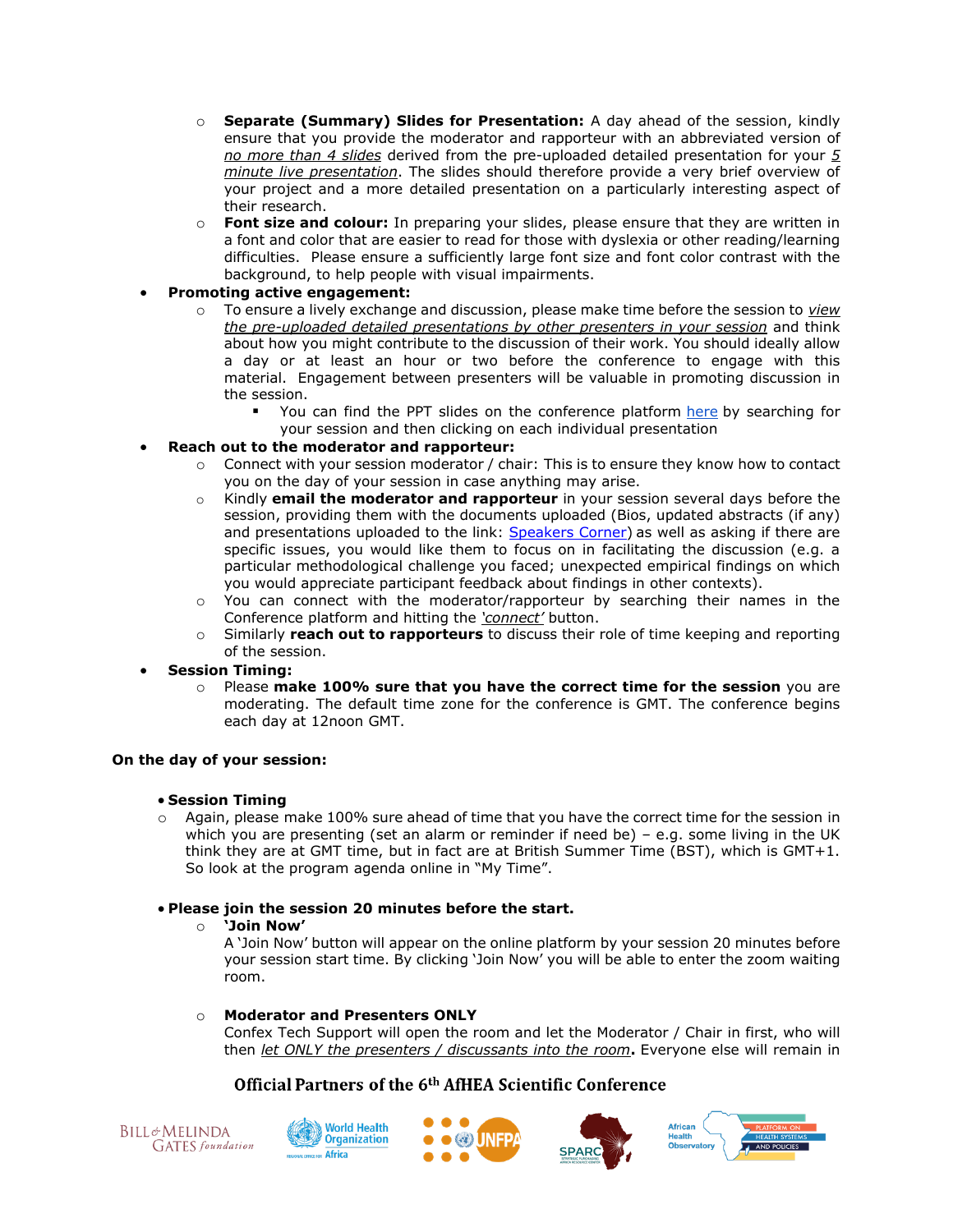the waiting room until you are ready to open the session up to all who wish to attend. Everyone else remains in the waiting room.

### o **Contact your moderator**

Please check that you know how to *contact your moderator if they do not show up***.** Confex Tech Support is responsible for advising AfHEA if a moderator or chair has not shown up. *The moderator/chair is responsible to find the presenter if they have not shown up with the support of AfHEA staff.*

#### o **Practice**

- During these 20 mins each presenter will have the opportunity to practice sharing and un-sharing their screen.
- Please make sure that you are fully in the know of the running order for the session.
- Please ensure you know the correct pronunciation of the other presenters and moderator's names
- This will also provide the opportunity to ensure your audio and video is working.
- Also use this time to finalize with the session moderator / chair how they will signal to you when you have 1 minute left and then when your time is up if this has not already been confirmed in advance. For example, using the 'Raised Hand' feature / sending a note in the Chat Box, etc.

#### • **Admit All**

 $\circ$  Once you are ready to open the room to all participants, the moderator / chair can allow everyone in from the waiting room by pressing 'Admit All'. The waiting room will subsequently be deactivated by Confex at the start of the session time and everyone will be able to automatically enter the room at that time.

#### **Once the session starts:**

- **Session structure for Plenary/Individual Parallel sessions:** The session is 1hr:15 minutes long (duration for Poster sessions only is 30 mins):
	- o *5 mins- Introduction of presenters/panelists by moderator and brief background on the session topic*
	- o *40 mins- Consists of first 20 mins presenter-led engagement (5 minutes presentation by each presenter), followed by 20 mins Moderator led Q & A with presenters/panelists*
	- o *25 mins- Participant/Audience interaction and Q & A steered by moderator*
	- o *5 mins- Moderator final remarks*

# • **Speaking during the session:**

 $\circ$  Please speak slowly and clearly, and kindly frame discussions as openly and inclusively as possible and take into careful consideration how language or images may be perceived by others.

#### • **Introductions:**

- o The moderator will introduce the session and each of the presenters and advise participants of the following:
	- Reminder that the session is being recorded
	- Advice on how to turn off the live transcript by clicking 'hide subtitles' in the Live Transcript Button
	- Encourage participants to ask questions in the Chat box
	- Advice on the format of the session  $-$  i.e. all panel moderated questions will happen first and then Q&A from participants.









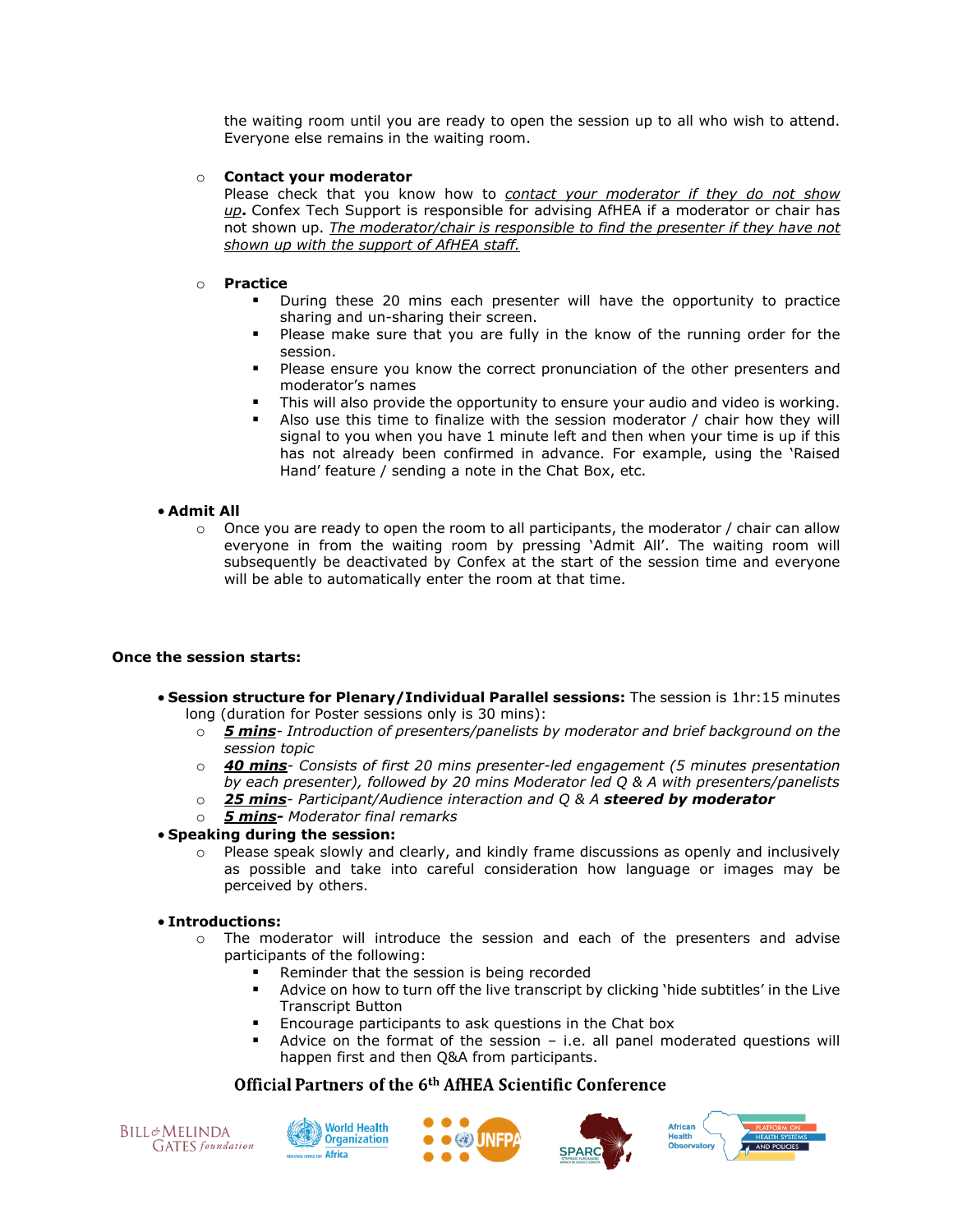- Encourage participant evaluation after the session.
- Announce that the session recording will be available 1 week following the end of the conference on the conference platform and will be available for up to a limited period of not less than 6 months.
- o Each session is 1hr:15 minutes practice a targeted discussion *no more than 5 mins*

### **During the session:**

### • **Uninterrupted discussion and question times**

- $\circ$  Moderator will ensure that the moderated discussion segment takes place without questions from audience, before moving on to discussion with audience.
- $\circ$  Once the presentations are over, the moderator can read the questions in the chat box and open the floor to questions and comments.
- o Continue to speak slowly and clearly so interpreters can follow and interpret accurately, please frame discussions as openly and inclusively as possible and be aware of how language or images may be perceived by others
- $\circ$  Moderator may invite comments from each panelist/presenter on each other's research, please have prepared comments and questions by reviewing all panelists/presenters presentations ahead of time
- o Moderator will work to **ensure that all panelists/presenters receive some questions or feedback** on their work and will avoid too much focus on only one or two presentations

### **At the end of the session:**

• At the end the session, the session moderator / chair will close out the session with some final comments, thanking the panelists/presenters and reminding participants that they are able to access full presentations as earlier indicated as well as provide feedback on the session using the evaluate button linked to the session on the conference platform

# **NOTICE:**

Please note if a presenter does not show up, the session moderator or chair **cannot** play your preuploaded presentation as the timing is different. Pre-uploaded presentation is *10 minutes* whereas live presentation is *5 minutes*.

If you have any questions, please send us an email @ [afhea08@gmail.com](mailto:afhea08@gmail.com) and keep Grace - [grace.njesh@gmail.com,](mailto:grace.njesh@gmail.com/) Abigail - [dewikorda@gmail.com](mailto:dewikorda@gmail.com) and Pascal Birindabagabo [pbirindab@gmail.com](mailto:pbirindab@gmail.com) in copy.

Thank you and happy presenting!

**BILL&MELINDA** 

**GATES** foundation

The AfHEA Conference Organizing Team

**Africa**